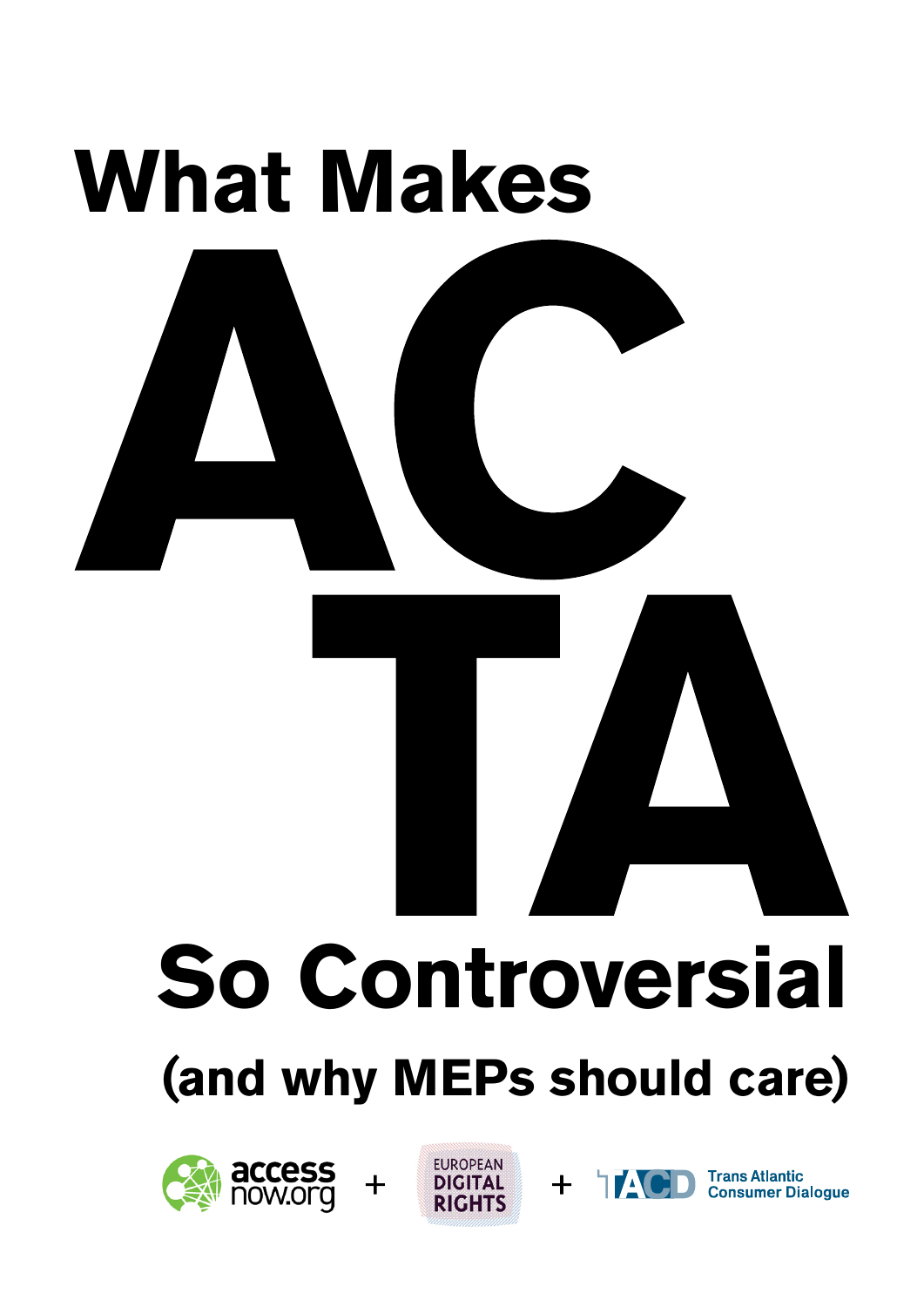## **What Makes ACTA So Controversial**

 $($ and why MEPs should care)

### What is ACTA?

The Anti-Counterfeiting Trade Agreement (ACTA) is a multilateral agreement which proposes international standards for enforcement of intellectual property rights. The Agreement, negotiated by a handful of countries<sup>1</sup> in coordination with certain parts of industry, is controversial in both process and substance.

The purpose of this booklet is to briefly outline the issues surrounding the Anti-Counterfeiting Trade Agreement (ACTA), providing an insight into the reasons behind the widespread opposition to the proposal.

The way in which ACTA was negotiated has robbed it of both democratic credibility and legal clarity. If ratified, it will also have major implications for freedom of expression and access to culture, privacy, in addition to harming international trade and stifling innovation.

The ratification process of ACTA is currently starting on a national level in the various Member States with the significance of the proposal being underestimated in many countries. During this process and ahead of the final ratification vote on ACTA at EU level, the authors of this booklet strongly encourage European policy makers to thoroughly consider the implications of ACTA, and **without further satisfactory assurances and clarifications from the European Commission and from the European Court of Justice, we request that the European Parliament votes "no" on ACTA in its upcoming "consent" procedure.**

1. Australia, Canada, the European Union, Japan, Korea, Mexico, Morocco, New Zealand, Singapore, Switzerland and the United States

### Lack of Democratic Credibility









- **ACTA has bypassed established multilateral forums**, such as WIPO and the WTO, which are based on democratic principles and openness; with clear procedural guarantees.
- > ACTA was negotiated behind closed doors, leaving out most developing countries, with little democratic accountability at UN, EU or national level.
- > ACTA seeks to create a new institution out of an opaque process, the "ACTA Committee," without defining the guarantees or obligations for this new body to operate in an open, transparent, and inclusive manner that provides for public scrutiny.2
- **The unelected "ACTA Committee" will be responsible for the**  > **implementation and interpretation of the Agreement**, and will even be able to propose amendments to the agreement after it is adopted without any public accountability.3
- To date, **no party to ACTA has provided public access to the**  > **negotiating documents**, which are necessary to interpret the many ambiguous and unclear elements of the text.4
- **The Commission did not carry out any impact assessment**  > **specifically on ACTA**, but reused old ones produced for the Intellectual Property Enforcement Directives (I and II). No impact assessment on the impact on fundamental rights, particularly in relation to third countries, which will often not have the same privacy, free speech and rule of law safeguards as in the EU, was undertaken.

3. Article 36.2 ACTA.

4. The Electric Frontier Foundation (EFF) and Knowledge Ecology International (KEI) in the US have been denied access to documents. Four months after their original request, EDRi still has not received an adequate response to its request to the European Parliament for access to the documents that it holds.

<sup>2.</sup> Chapter V Article 36 ACTA.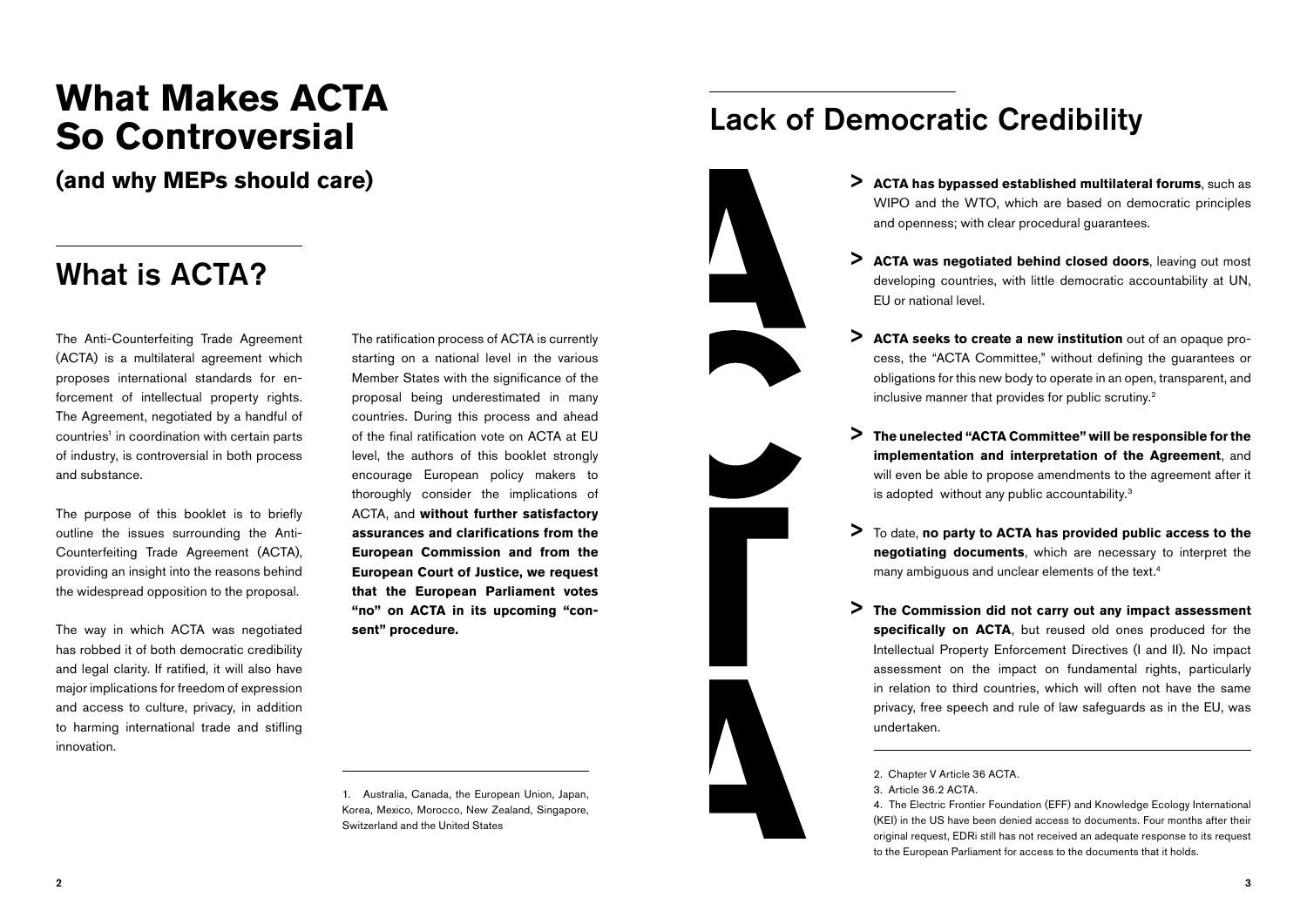### Threats to Free Speech and Access to Culture

- **The interests of rightsholders are put ahead of free speech, privacy**, and other fundamental rights.<sup>5</sup> >
- **ACTA would place the regulation of free speech in the hands of private companies** as it imposes obligations on third parties to police online content, such as Internet intermediaries, who are ill-equipped to requiate online speech.<sup>6</sup> >
- **ACTA could impede making use of society's cultural heritage** as it increases the penalties and criminal risks for using works where the owners or copyright holders are difficult or impossible to identify or locate (so-called "orphan works"). >
- The final wording of the Agreement, the meaning of which won't be clarified until after ACTA has been ratified, is vague and risks being interpreted in ways which **would criminalise large numbers of citizens for trivial offences**. 7 >



**A**

**C**

### Dangers to Privacy

- **ACTA pushes internet providers to carry out surveillance of their networks and disclose the personal information of alleged infringers to rightsholders.** As lawyers and alleged copyright owners in Europe already use coercive tactics to exploit innocent users by charging large sums of "settlement" payments to avoid court appearances, this is a policy that the EU should seek to prohibit and not seek to export.8 >
- **Increased intermediary liability would wrongly incentivise internet providers to carry out surveillance of their networks and implement more intrusive means of identifying alleged infringers**, such as wide-scale monitoring of the communications via "deep packet inspection," enabling gross violations of user privacy. >

### Hindrances to Innovation

- **ACTA could have a chilling effect on innovation.** Bearing in mind that innovation, such as software development, often takes place in legal "grey zones," it appears inevitable that ACTA will inhibit new digital and other industrial initiatives due to the fear of high financial penalties and criminal measures in cases of unintentional breaches of intellectual property.9 >
- **Harsher fines will create disincentives for business start ups** who cannot afford to fight litigation. >
- **ACTA could encourage anti-competitive behaviour.** As policing responsibilities are imposed on Internet intermediaries, smaller Internet companies will not have the capacity to implement the policing requirements, which will give a significant advantage to larger competitors. **A A A A A A A A CIA COMP CONSIDER (ACTA COMPT) A A A CIA COMPT A A CIA COMPT CONSIDER CONSIDER A CONSIDER CONSIDER CONSIDER CONSIDER CONSIDER CONSIDER CONSIDER** >

are http://bit.ly/g9IUsl and http://bit.ly/9aHDEn 9. Section 4: Criminal Offences, ACTA

5. This is explicit in, for example, footnote 13, where Internet intermediary liability protections (which removes incentives on intermediares to interfere with private Internet traffic of all citizens) are only permissible when the narrow interests of rightsholders are protected.

6. Article 27.2 & Article 8.1, ACTA

7. ACTA's vague wording leaves the door open for countries to introduce the so-called three-strikes rule, or other disproportional enforcement measures, which would see Internet users cut off if they continued to download copyrighted material; and the issue of "commercial scale", which includes "direct and indirect economic or commercial advantage".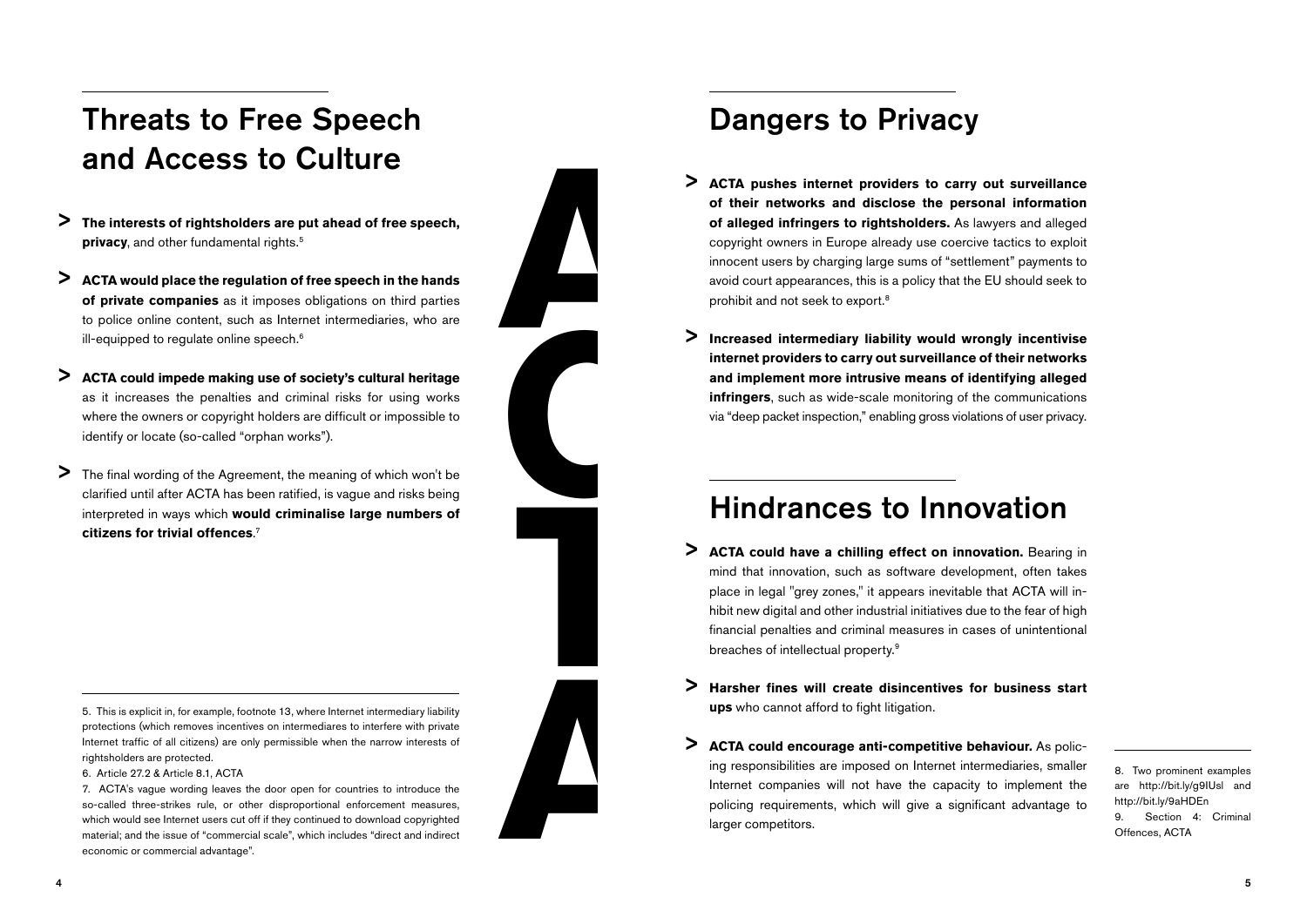### Harm to Trade

- Even though the EU would consider ACTA a legally binding treaty, the United States has already made it clear that it sees ACTA as a non-binding "understanding." This could create problems of legal uncertainty regarding the status of ACTA and **gives the US increased flexibility that will provide a competitive advantage over the EU**. >
- The proposals affecting **privacy and free speech elements in ACTA will be exponentially more dangerous in countries which lack fundamental rights legislation**. >
- **ACTA could create unfair barriers to international trade.** As China already proves, informal and non law-based arrangements with Internet providers can easily be used as a non-tariff barrier to trade. >

### Lack of Legal Clarity

- **The wording of ACTA is vague**, which creates legal uncertainty on various key terms.10 >
- By introducing higher enforcement standards than those that currently exist (e.g., TRIPS), with only vague and unenforceable references to safeguards, **ACTA is not aligned with current international legal standards**. 11 >
- **ACTA fails to meet European standards on the protection and promotion of universality, integrity and openness of the internet** as outlined by the Council of Europe, which has asserted that "States have the responsibility to ensure, in compliance with the standards recognised in international human rights law and with the principles of international law, that their actions do not have an adverse transboundary impact on access to and use of the Internet."12 >

10. Article 23.1: "commercial scale" could imply criminal procedures for indirect economic advantage and could also imply targeted monitoring on IP addresses to verify the scale of copyright infringement; Article 27.1: no definition of the "digital environment" and "expeditious remedies"; Article 27.2: no definition of "digital networks" 11. ACTA frames "com-

mercial scale" in much broader and vaguer terms than previous agreements like TRIPS, leaving room for interpretation, effectively preventing the determination of proportionate enforcement (Article 23.1)

12. Recommendation CM/Rec(2011)8 of the Committee of Ministers to member states on the protection and promotion of the universaility, integrity and openness of the Internet, Adopted on 21st September 2011: http://bit.ly/rewDvf

### Conclusion

ACTA risks having serious implications as it fails to find the right balance between protecting intellectual property rights and preserving the fundamental rights of society as a whole, such as freedom of expression and access to information, culture, and privacy.

The European Parliament has already highlighted the problematic issues of the Agreement in its own study of ACTA, including its serious legal flaws, stating that it is, **"difficult to point to any significant advantages that ACTA provides for EU citizens beyond the existing international framework."** 

The study advises that, **"unconditional consent would be an inappropriate response from the European Parliament, given the issues that have been identified with ACTA as it stands."**<sup>13</sup>

We encourage European policy makers to fully consider the implications of ACTA.

**Without further satisfactory assurances and clarifications from the European Commission and from the European Court of Justice, we request that the European Parliament votes "no" on ACTA in its upcoming "consent" procedure.**

13. http://bit.ly/qwYwF4